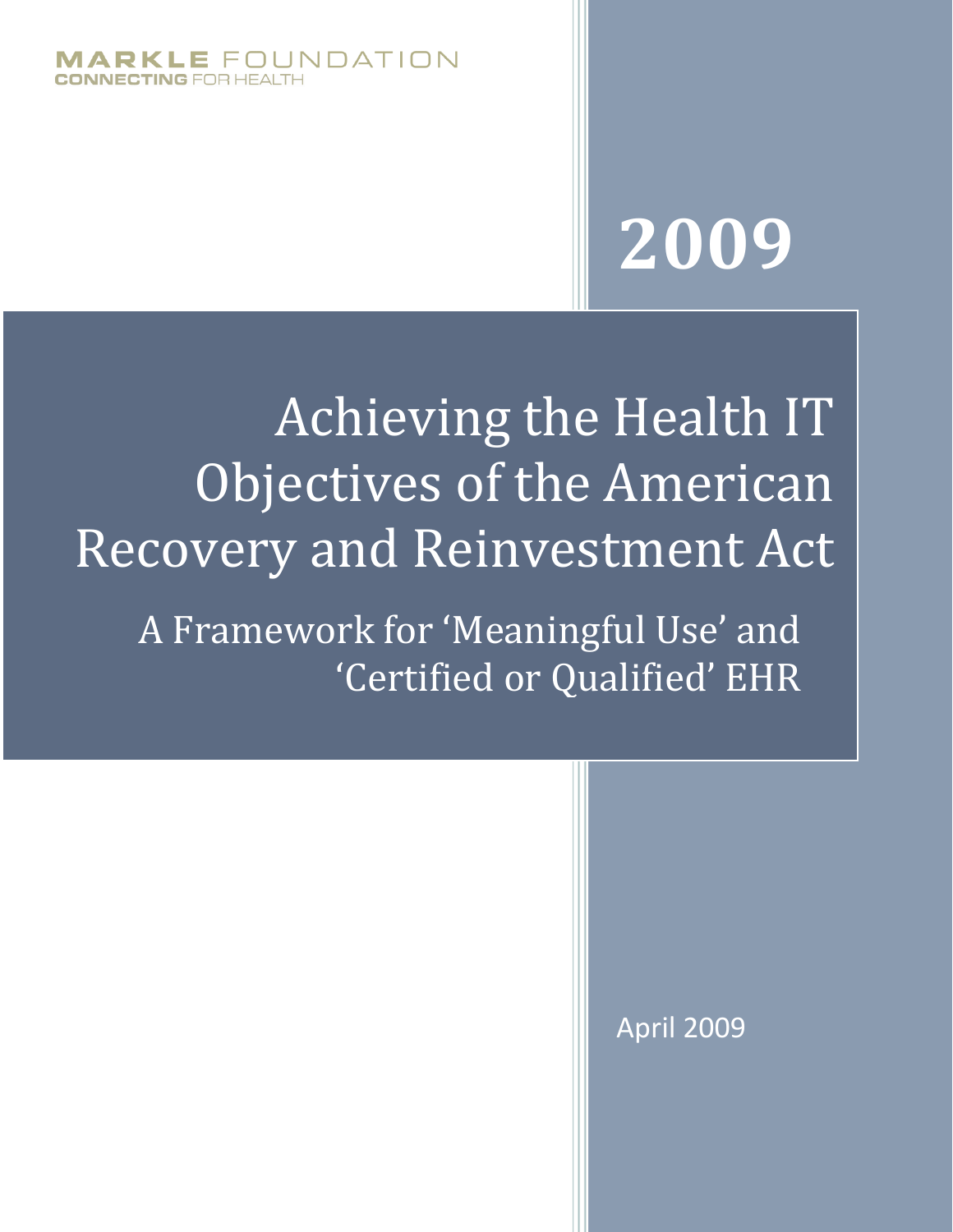## **Health IT Provisions Under ARRA: Overview Consensus Statement**

With the American Recovery and Reinvestment Act (ARRA), Congress established new Medicare and Medicaid incentives to stimulate critically needed investments in health information technology (health IT).

The law creates two key concepts to determine whether providers qualify for the health IT incentives: they must make "meaningful use" of IT and use a "qualified or certified EHR" (electronic health record). Besides incentives to providers and hospitals, the law also creates \$2 billion in health IT funding administered by the Office of the National Coordinator for Health Information Technology (ONC). A significant amount of this \$2 billion should lay important groundwork to help providers use health IT meaningfully toward the goals of improving the nation's health.

Under the auspices of Markle Connecting for Health, the signatories below have agreed on the following Seven Principles for Meaningful Use and Qualification or Certification of EHRs:

- 1. **The overarching nationwide goals of health IT investments are to improve health care quality, reduce growth in costs, stimulate innovation, and protect privacy**. The investments should be directed toward achieving clear, specific metrics toward these goals. If the goals and metrics are not clear before technology is commissioned and the incentives are offered, the government will risk wasting valuable resources and losing support from both health care providers and the public for further health IT investments.
- 2. **These goals can be achieved only through the effective use of information to support better decision-making and more effective care processes that improve health outcomes and reduce cost growth.** The goals cannot be achieved through the installation of software or hardware alone. Effective **use** of information is what enables a consumer to play an active role in maintaining health and getting the best care, prevents a patient from suffering a medical error, helps a clinician prescribe the right treatment at the right time, allows a care team to coordinate care in the most effective and affordable way, and benefits efforts to improve quality, accelerate research, and advance public health. The definition of "meaningful use" should hinge on whether information is being used to deliver care and support processes that improve patient health status and outcomes. The definition should focus on the needs of patients and consumers, not on the mere presence or functions of technology.
- 3. **Meaningful use should be demonstrable in the first years of implementation (2011-12) without creating undue burden on clinicians and practices.** The meaningful use definition must optimize achievability for providers and benefits to patients and consumers. Improving medication management and coordination of care provides early opportunities for such an optimization. Meaningful use should initially rely on standard information types (such as recent medications and laboratory results) that are electronic and already widely adopted — and that can support metrics to improve medication management and coordination of care.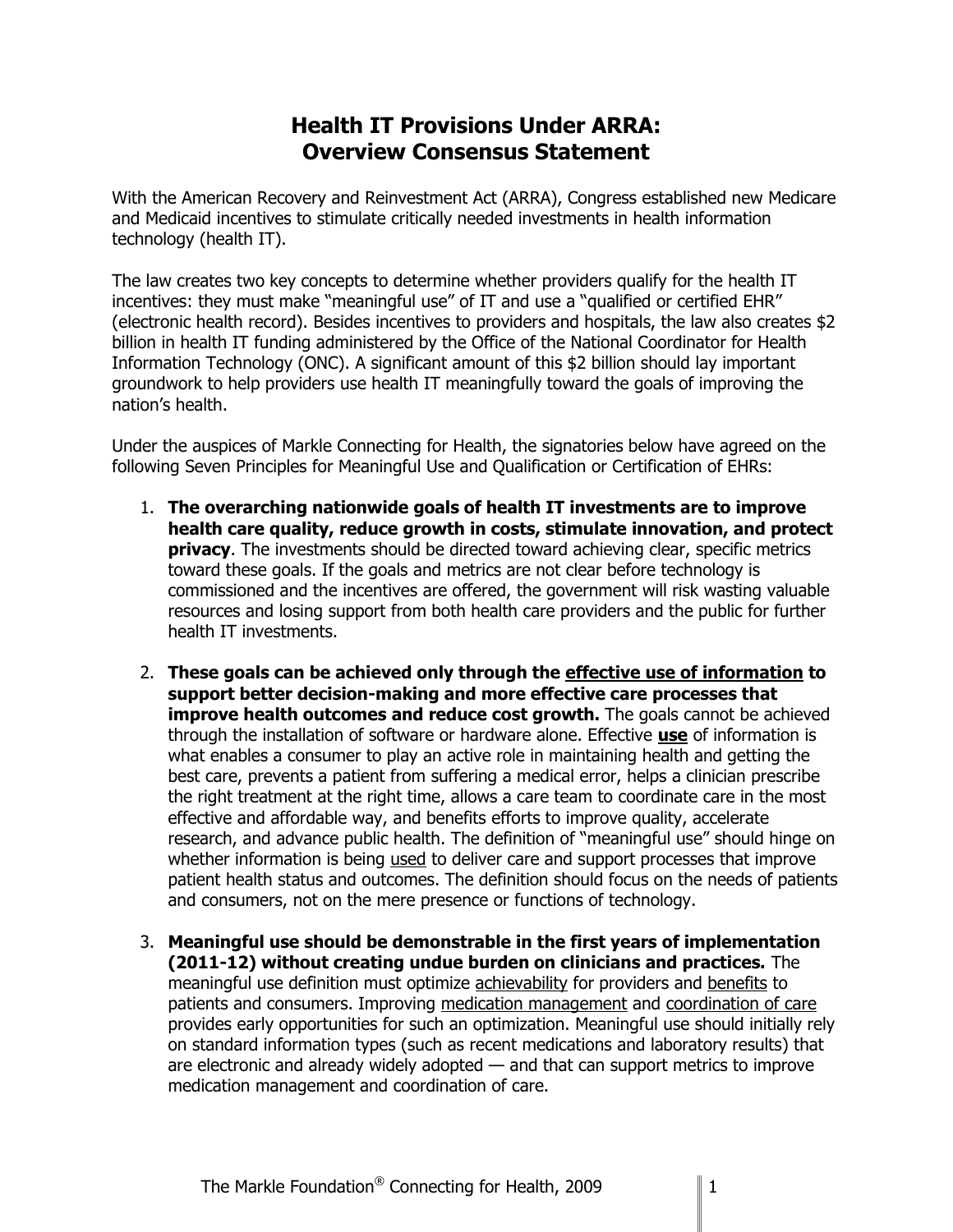- 4. **The definition of meaningful use should gradually expand to encompass more ambitious health improvement aims over time.** To support meaningful use goals that improve health and reduce the growth of costs, additional data types (e.g., problem lists, allergies, vitals, images, findings, procedures, care plans, hospital discharge summaries, patient registration forms) can become increasingly standardized over time to facilitate a set of defined measurements. The phasing-in of expanded requirements should be well-defined early in the process, so that those building or purchasing systems have a clear and realistic path to achieve meaningful use at each stage.
- 5. **The definition of "qualified or certified EHR technology" should support the goals of meaningful use, security, and privacy.** Processes for certification or qualification will be important to prevent fraud or faulty products (e.g., products that do not sufficiently protect sensitive health information), as well as prevent rewards for superficial or trivial uses of technology. For a technology to be "qualified or certified," it should embed the capability for clinical practices and hospitals to attain meaningful use, and demonstrate their levels of attainment of such use, without undue additional reporting burdens. It should also comply with the technical requirements for privacy and security under the Health Insurance Portability and Accountability Act (HIPAA) and ARRA. Processes for certification or qualification should allow for product and service innovation toward meeting the goals of meaningful use.
- 6. **Metrics for achieving meaningful use should account for the heterogeneity of the U.S. health sector and allow for a broad range of providers to participate.**  Medical practices that are capable of installing and supporting a comprehensive EHR should be incentivized under ARRA to do so. However, assuming that only comprehensive EHR systems can achieve the goals of meaningful use might delay progress or lock out other lightweight, network-enabled solutions that may achieve the same goals in the near-term and can provide greater functionality over time. Small practices with less technical support should be able to qualify for incentives by using internet-enabled technologies that can help them to access and use information to help their patients. By emphasizing rewards for actual use of information, and not the mere purchase of specific hardware or software products, public policy can expand the potential of existing information networks and spur innovation to reach health goals and administrative efficiencies.
- 7. **Consumers, patients, and their families should benefit from health IT through improved access to personal health information without sacrificing their privacy.**<sup>1</sup> ARRA clarifies the individual's right to request electronic copies of personal health information from EHRs for storage by information services of the individual's choosing. This should be considered a form of meaningful use toward helping people prevent illness, manage their health-related information and transactions, coordinate care and communicate with clinicians, understand health care costs, and take better care of loved ones.

 $\overline{a}$  $<sup>1</sup>$  Markle Connecting for Health has published a broadly endorsed, comprehensive framework for enhancing</sup> consumer access to electronic personal health information and protecting privacy. Available online at: <http://www.connectingforhealth.org/phti/index.html>.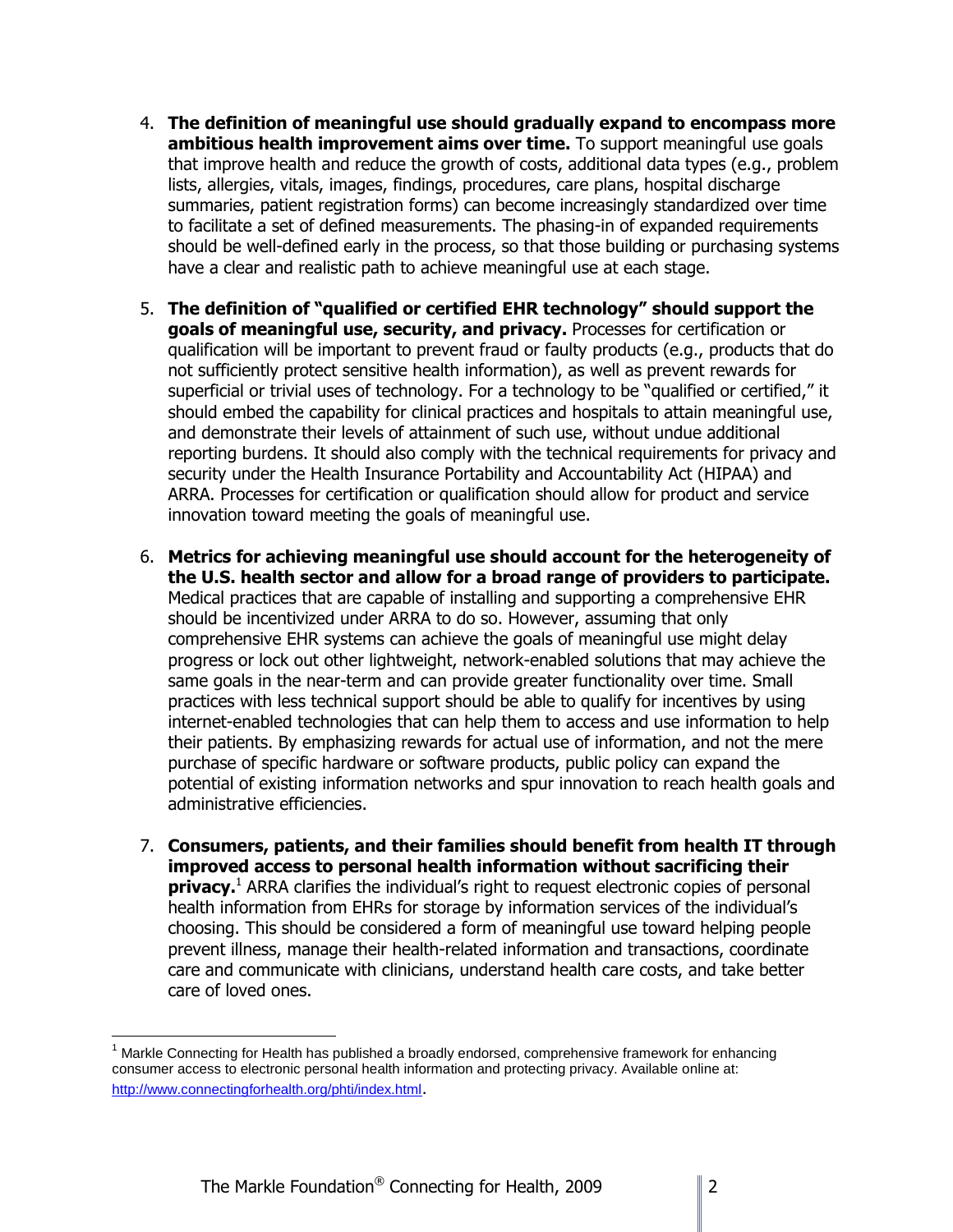## **Health IT Provisions Under ARRA: Four Critical Strategic Areas**

The U.S. Department of Health and Human Services (HHS), working with other areas of government, must set a strategic course for the health IT provisions of ARRA. In doing so, it must set its sights on overarching health improvement objectives and then coordinate and sequence the necessary activities to achieve them, including:

- 1. Issuing regulatory and technical guidance on the new privacy and security provisions of ARRA. (See **Section 1**)
- 2. Establishing a definition of meaningful use that achieves the strategic objectives set forth by ARRA. (See **Section 2**)
- 3. Establishing clear metrics for demonstrating meaningful use to achieve health improvement goals set forth by ARRA, and fostering broad participation and adoption by a diverse range of clinicians and practices. (See **Section 3**)
- 4. Interpreting "certified or qualified EHR technology" to mean a wide array of health IT tools and communications technologies that fully support the goals of meaningful use, and focusing on those technical standards and certification processes that are necessary to achieve and demonstrate meaningful use. (See **Section 4**)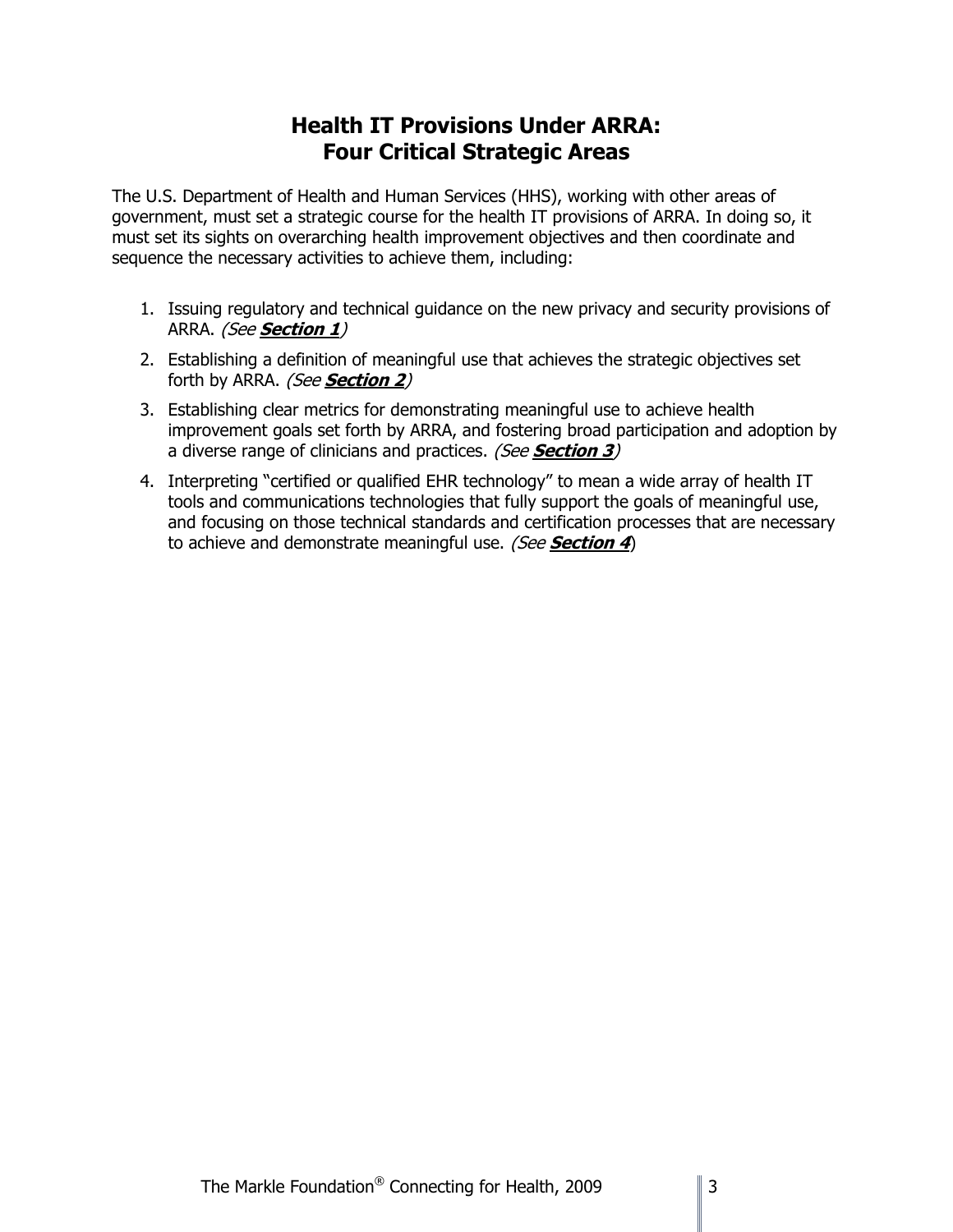## **Health IT Provisions Under ARRA: Section 1: Privacy and Security Requirements**

Consumers and clinicians must trust that personal data will be protected if they are to support electronic information-sharing in ways that improve the health and care of individuals and populations. Seen this way, policies to protect the privacy and security of an individual's health information are pre-requisites for meaningful use of health IT.

Strong and enforceable policies for the privacy and security of information are the foundational requirements for everything that Markle Connecting for Health has advocated since its inception in 2002. Our collaborative has developed a broadly endorsed and comprehensive Common Framework with detailed policy and technology resources for electronic health information exchanges (HIEs) and electronic personal health records (PHRs).<sup>2</sup> A critical requirement for the successful execution of any IT effort is the co-development of information policies to protect information with the selection of technology standards and infrastructure solutions that enforce and implement those policies.

The ARRA provisions make clear the critical importance of coupling technology and policy requirements. The new law enacts many of the principles and policies specified in the Connecting for Health Common Framework that had been previously unaddressed in regulation or federal law. HHS is charged with developing regulations and/or guidance for ARRA's new health information privacy provisions and enhanced enforcement, including the following:

- HIPAA security and privacy rules extended to business associates of HIPAA-covered entities.
- New provisions for notification to consumers of information breaches.
- Limitations on sales of protected health information.
- New guidance on "minimum necessary" (i.e., the notion that no more than the necessary information should be disclosed).
- Guidance on implementation specification to de-identify protected health information.
- Individual right to access personal information in electronic format.
- Annual guidance on the most effective technical safeguards for carrying out the HIPAA Security Rule.
- Recommendations on technologies that protect the privacy of health information and promote security.
- Restrictions on use of protected health information for marketing.

 $\overline{a}$  $2$  See Connecting Professionals: Common Framework for Private and Secure Health Information Exchange [\(http://www.connectingforhealth.org/commonframework/index.html\)](http://www.connectingforhealth.org/commonframework/index.html) and Connecting Consumers: Common Framework for Networked Personal Health Information [\(http://www.connectingforhealth.org/phti/index.html\)](http://www.connectingforhealth.org/phti/index.html).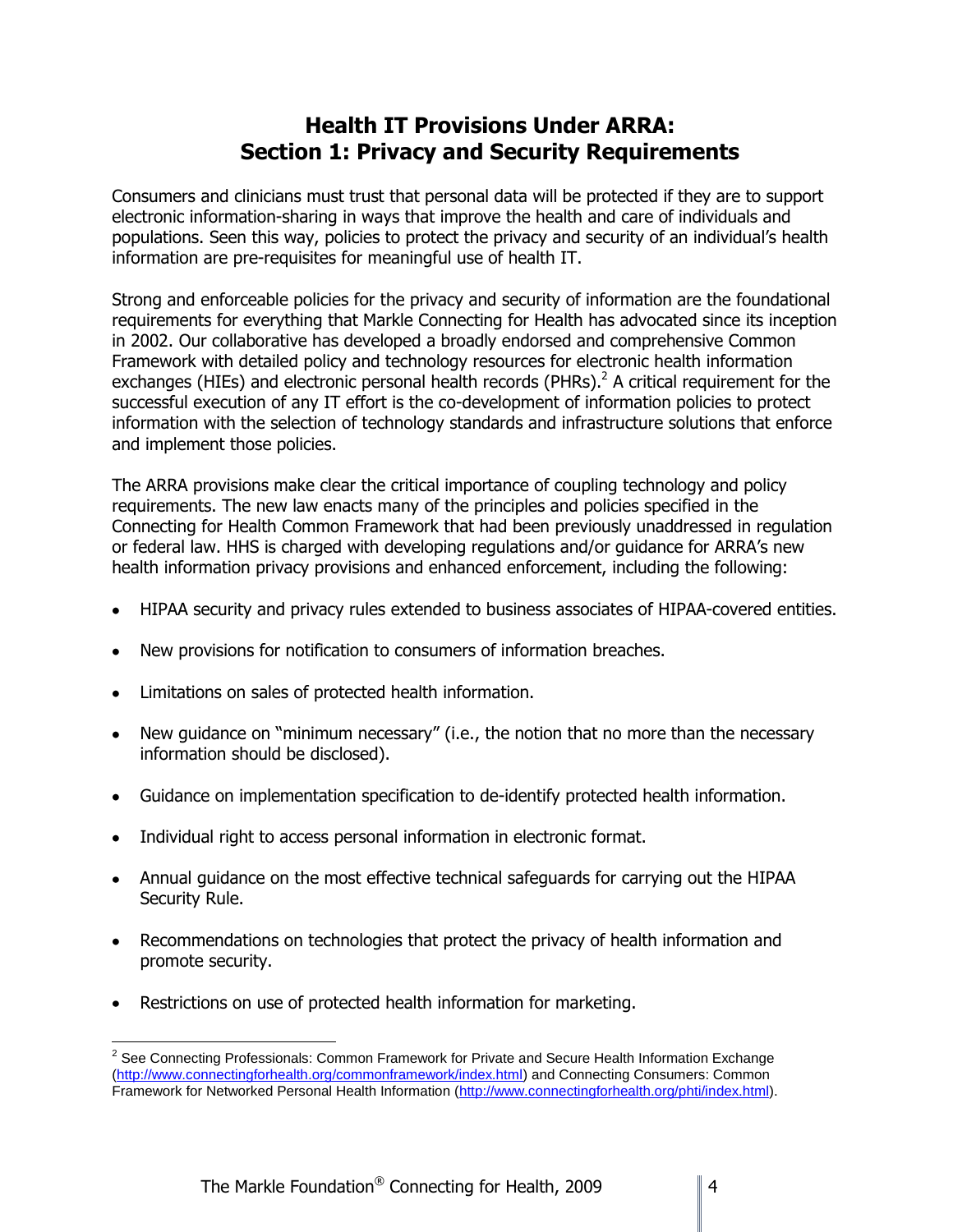$\bullet$ Consumer access required to an accounting of disclosures of information maintained in EHRs.

Clearly, over the course of implementation of ARRA's health IT provisions, the regulations and/or guidance from HHS on these new information policies should drive the functional requirements of technology for compliance. In other words, the requirements of qualified or certified EHR technology should, over time, include capabilities to comply with the law's new privacy and security provisions. These requirements must be sequenced strategically so that they can be implemented in a timely way without creating unrealistic software upgrade and process burdens on clinicians and hospitals.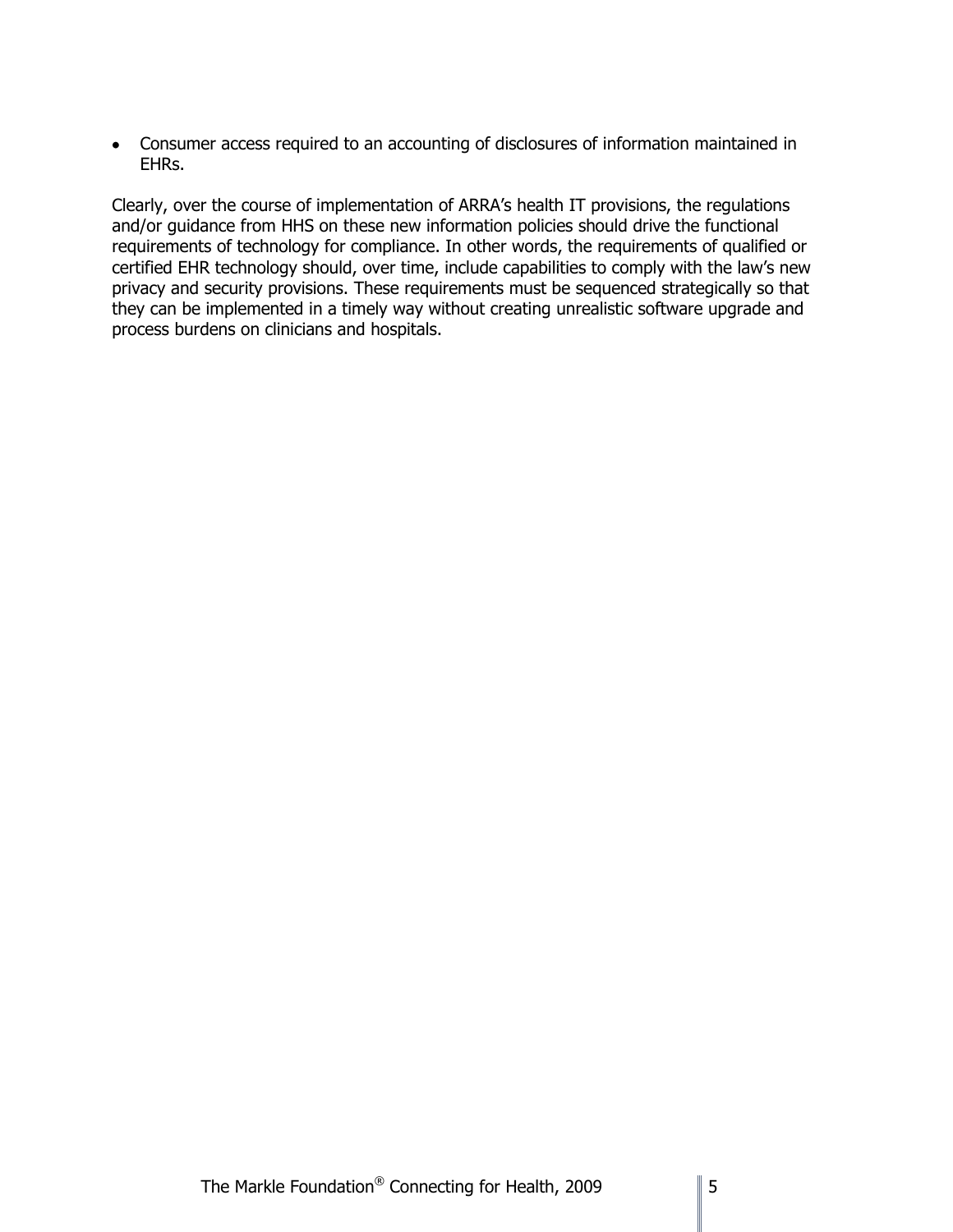## **Health IT Provisions Under ARRA: Section 2: What Is Meaningful Use?**

#### **PROPOSED SIMPLE DEFINITION OF MEANINGFUL USE:**

#### **Patient-Centered, Meaningful Use of Health IT**:

Demonstrates that the provider makes use of, and the patient has access to, clinically relevant electronic information about the patient to improve patient outcomes and health status, improve the delivery of care, and control the growth of costs.

#### **Initial Meaningful Use Requirements (2011-2012):**

Demonstrates that the provider makes use of, and the patient has access to, clinically relevant electronic information about the patient to improve medication management and coordination of care.

## **The Path Toward Early Progress Should Begin with Information That Has the Greatest Potential to Achieve the ARRA Goals**

Given current economic urgency and ARRA's statutory deadlines, the HHS Secretary should focus initially on encouraging the use of information that:

- 1. Has the highest potential impact on health improvement and control the growth of costs.
- 2. Can be achieved with current technologies and made available at the point of care in standardized electronic formats in the near-term.
- 3. Includes flexible requirements that enable a broad range of providers and patients to benefit.

Based on these criteria, we recommend an initial focus on the use of standard information types or packages for recent medication histories, recent test results (particularly laboratory values, and when available, imaging and pathology text reports), and care summaries. These three classes of information hold significant potential compared with many other types of health information for improvements in coordination of care, medication management, and reduction in duplicative services. $3,4$ 

In terms of achievability, medication history and laboratory results are among the most electronically available, as well as among the most codified or formatted for readability by both

 $\overline{\phantom{a}}$ 

<sup>3</sup> Leape, L.L., et al. 1995. Systems Analysis of Adverse Druge Events. ADE Prevention Study Group. *JAMA* 274 (1): 35-43. Also: Kripalani, Sunil, et al. 2007. Deficits in Communication and Information Transfer Between Hospital-Based and Primary Care Physicians: Implications for Patient Safety and Continuity of Care. *JAMA* 297 (8): 831-841.  $4$  Walker, J., E. Pan, D. Johnston, J. Adler-Milstein, D. Bates, and B. Middleton. 2005. The Value Of Health Care Information Exchange And Interoperability. *Health Affairs Web Exclusive*. 10.1377/hlthaff.w5.10.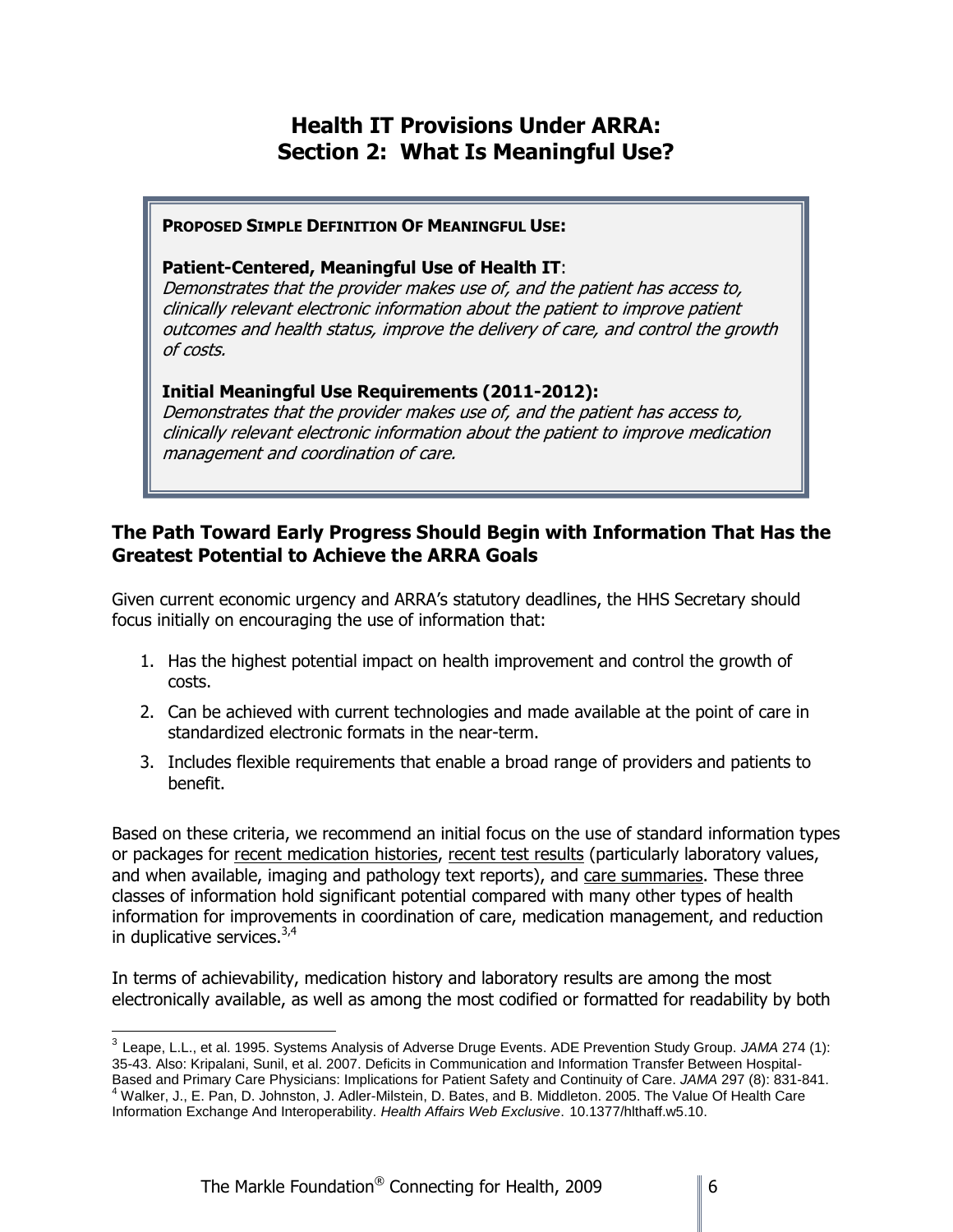humans and machines. Standards exist for sharing this information and are in use in many places. For example, ARRA sets a clear expectation that electronic prescribing will be a form of meaningful use. In order to achieve health improvement goals, electronic prescribing systems can be used to improve medication management (e.g., enable drug-interactions checking, support evidence-based protocols, present therapeutic alternatives/most cost-effective alternatives, reduce errors due to illegible handwriting).<sup>5</sup> There has been significant progress in use of standards for patient information summaries for exchange during transitions in care. (See **Appendix A**.) The ARRA incentives should drive higher demand at the point of care by establishing quality-improvement goals that rely on these already-digital data types.

Similarly, early and widespread availability of these standardized, computable data formats can accelerate use of more robust clinical quality objectives. We envision a phased-in series of improved clinical data capture supporting more rigorous and robust quality measurement and improvement.

Although we have proposed a much-simplified definition of meaningful use, we fully realize the complexities of the U.S. health sector and the Medicare and Medicaid programs. It is likely that HHS will need to create different definitions and metrics to accommodate this complexity, such as different incentive structures for Medicare and Medicaid. Another consideration will be the base of clinicians who have already installed EHRs (even those certified by the Certification Commission for Healthcare Information Technology (CCHIT)) that are not yet capable of the basic information exchanges of these three priority data types.

The HHS Office of the National Coordinator for Health Information Technology (ONC) should direct a significant part of \$2 billion in ARRA's non-entitlement health IT funding toward laying the groundwork to help health care practices connect securely and effectively to networks, such as privacy-enhancing identity management protocols and directories that allow an authorized clinician to find the location of the right patient's records on a network. For example, HHS could support the development of interface standards that would facilitate the exchange of information to and from these systems so that the physicians who already have made considerable investments are not unintentionally penalized, and are able to participate in incentives to improve quality and care coordination.

Despite a need to accommodate exceptions such as these, HHS can send a strong signal to the marketplace by keeping its initial focus on improvements in care coordination and medication management, creating demand for better information and care processes to benefit large numbers of clinicians and consumers.

<sup>5</sup> See Markle Connecting for Health letter on CMS incentives for e-prescribing. Available online at: [http://www.connectingforhealth.org/resources/20081229\\_cfh\\_eprescribing\\_response.pdf](http://www.connectingforhealth.org/resources/20081229_cfh_eprescribing_response.pdf).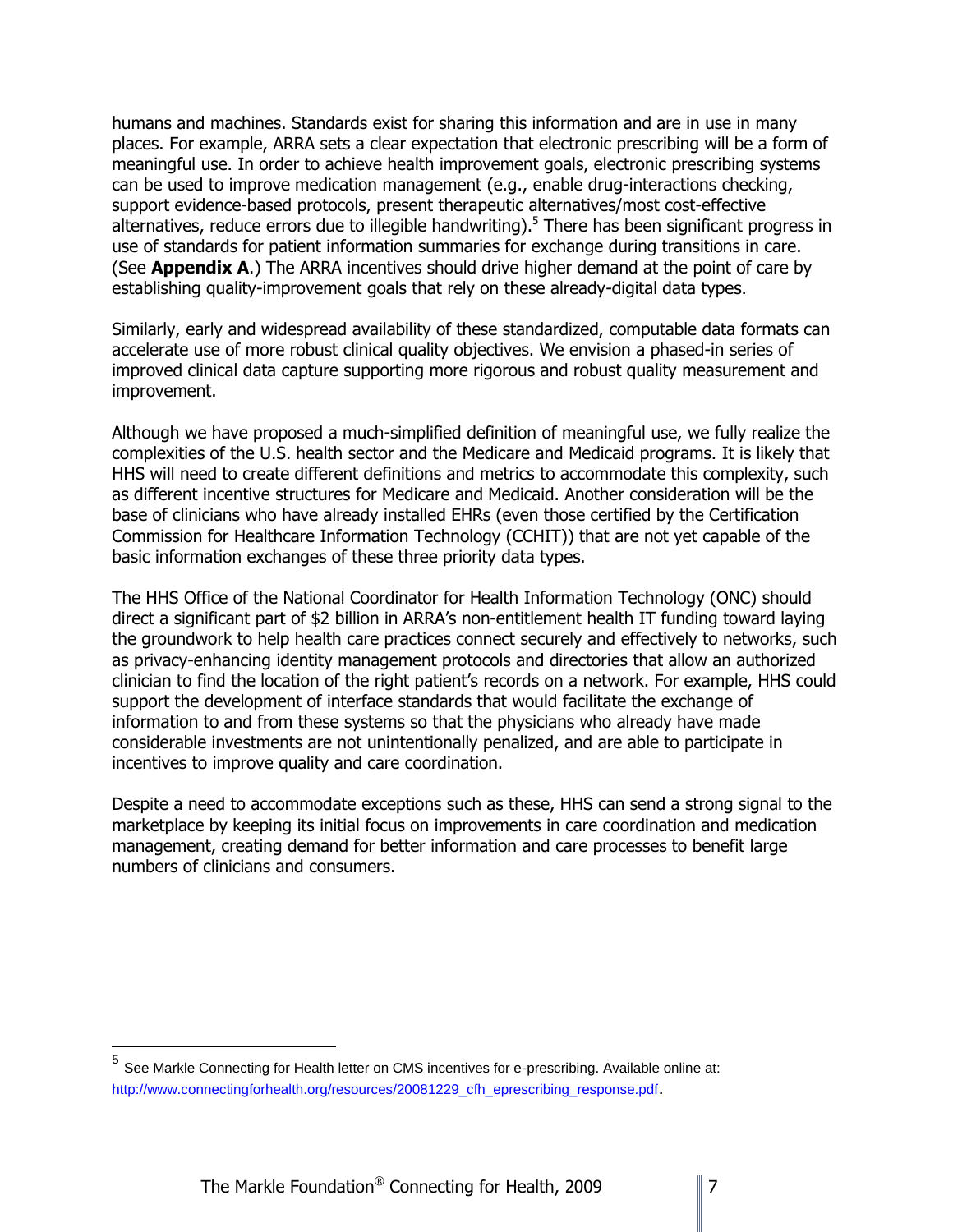## **Health IT Provisions Under ARRA: Section 3: Validation of Meaningful Use**

An initial focus for meaningful use on care coordination and medication management using laboratory results, medication histories and care summaries fits well within the criteria for Medicare and Medicaid incentives under Sections 4101-2 of ARRA:

- 1. Meaningful use of certified electronic health record (EHR) technology, including eprescribing.<sup>6</sup>
- 2. Connections to exchange information (e.g., laboratory, medication, or radiology data) to improve quality of care, such as care coordination.
- 3. Reporting on clinical quality metrics determined by HHS.

The goal of validation is to establish whether a certified technology was used to achieve the objectives of meaningful use. This is distinct from the process of certification, which relates to system capability. In other words, processes for "certification" ask the question: "Does the health IT system have the capability to achieve the objectives of meaningful use?" whereas processes for "validation" ask the question: "Is the provider using the technology to achieve the meaningful use?"

Therefore, the term "validation" refers to the processes to qualify clinicians and hospitals for ARRA incentives based on meaningful use of IT.

The law envisions an evolving set of validation requirements to improve health care quality over time. The approach to validating meaningful use in the three areas designated in ARRA should:

- **Allow for a broad range of providers to participate through a variety of mechanisms.** A range of metrics and validation mechanisms will be needed to enable a wide diversity of providers in different practice settings and with varying systems including primary care providers, specialists and hospitals — to demonstrate meaningful use.
- **Clear and achievable.** The metrics and the approach used to validate them should be clear and goal-oriented, and be achievable whenever possible through automatic reporting from electronic systems to avoid creating additional unnecessary reporting burden for clinicians.
- **Motivate information use to improve health, but not over-specify how to get there.** The metrics should not focus on specific features and functions of technology or software, but rather on the use of information to innovate care processes that improve care coordination and medication management.
- **Stimulate market innovation and "information rich" health IT adoption and use.** The approach to meaningful use can motivate market innovation for the

 $\overline{a}$ <sup>6</sup> Fischer, M. A., C. Vogeli, M. Stedman, T. Ferris, M. Brookhart, and J. Weissman. 2008. Effect of Electronic Prescribing With Formulary Decision Support on Medication Use and Cost. *Archives of Internal Medicine* 168 (22):2433-2439.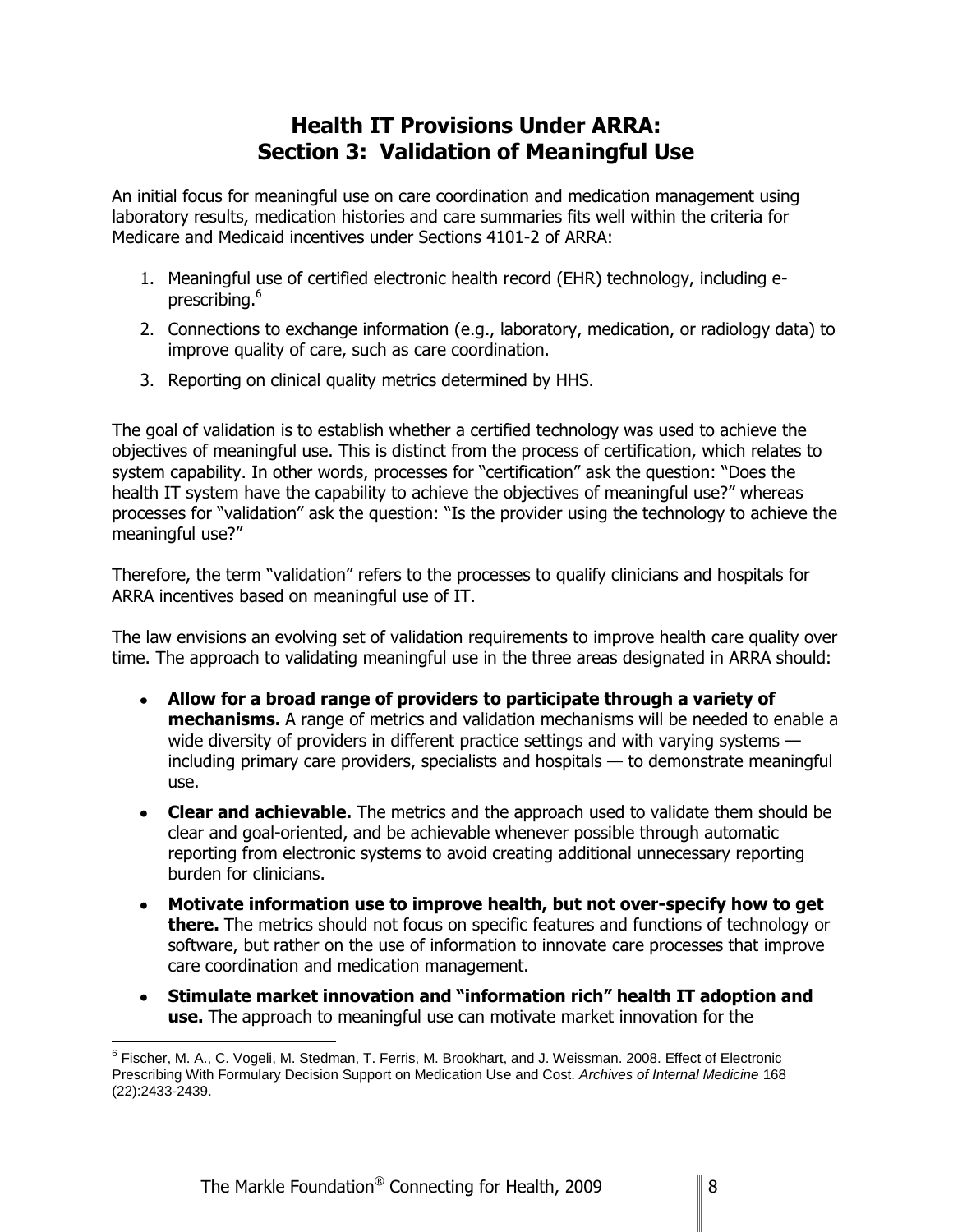development of increasingly usable, useful, and scalable technology approaches that can be used to achieve and demonstrate health improvement goals. Innovation toward high–value, more-affordable options is critical in the small-practice market, where adoption has been the slowest, costs for IT remain high,<sup>7</sup> and IT support is most lacking.

**Consider ways to discourage fraud.** Early in the processes for validating meaningful use, HHS should announce efforts to detect inappropriate requests for incentive payments. For example, HHS could announce that a certain number of audits will be performed.

ARRA contemplates several mechanisms for validating meaningful use, including through attestations, submissions of claims with appropriate coding, survey responses, and other means specified by HHS.

One of the key objectives of the new HIT Policy Committee will be to help HHS set strategies for meaningful use metrics that become more stringent over time. This, in turn, will require additional standards and certification requirements that also tighten over time. This pathway must be well-defined early in the ARRA implementation process.

 7 Avalere Health LLC. 2009. New Stimulus Incentives Raise Serious Health Information Technology Implementation Concerns, Accessed on April 21, 2009 at the following URL: [http://www.avalerehealth.net/wm/show.php?c=1&id=808.](http://www.avalerehealth.net/wm/show.php?c=1&id=808)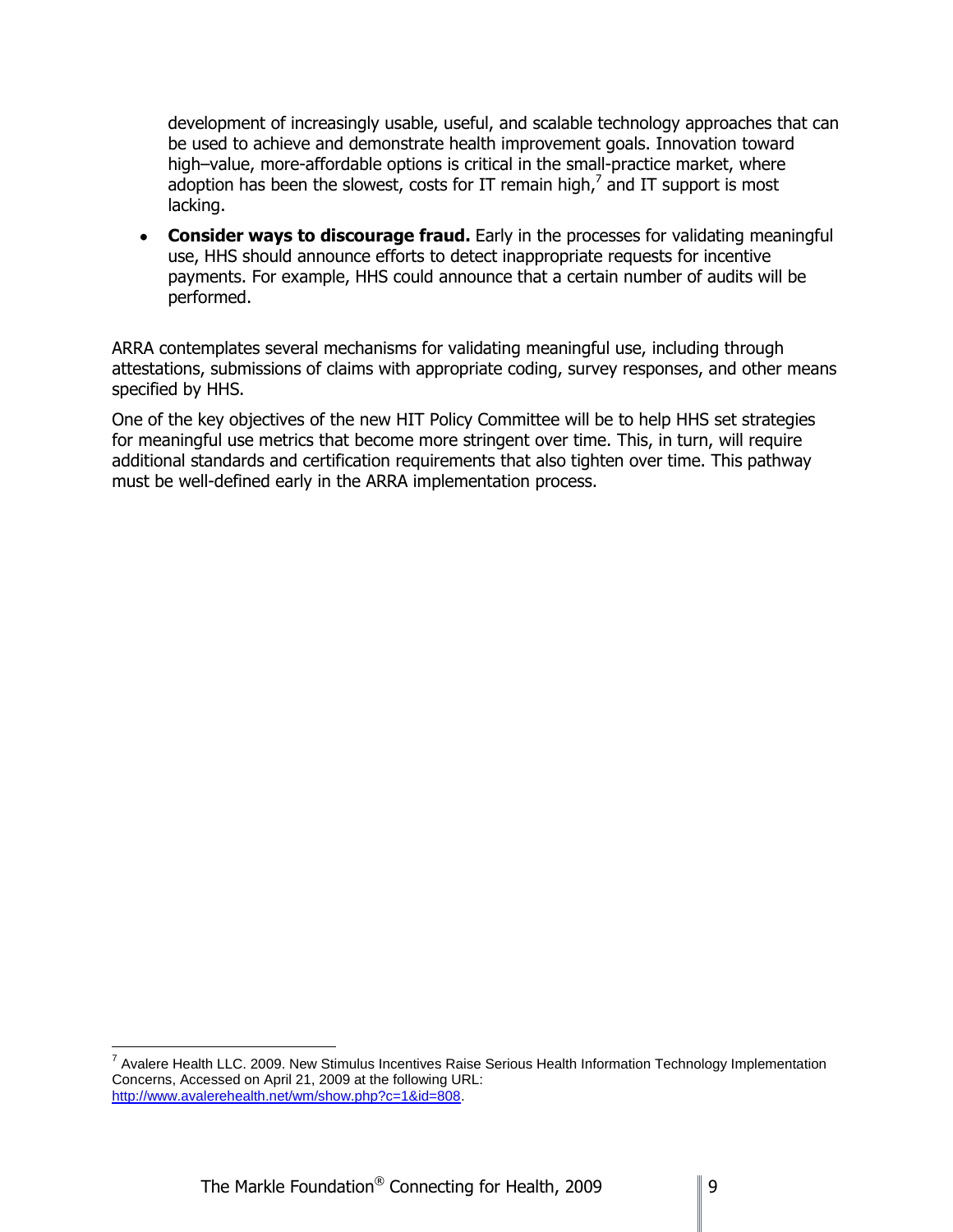## **Health IT Provisions Under ARRA: Section 4: What Is a "Certified or Qualified" Technology? Do We Have the Standards to Achieve an Initial Set of Health Improvement Objectives? What Is the Role of Certification?**

In recent years, much of the debate around health IT has focused on existing electronic health record (EHR) software or ambitions for regional health information exchanges (HIEs). However, such systems are not the only way to achieve the objectives of meaningful use. The definition of "certified or qualified EHR technology" should not be narrowly construed within these contexts.

A broader view of IT would seed innovation $^8$  rather than lock in adoption of technology based on what is available today. Health information services and technologies need to innovate and evolve rapidly, as other sectors have transformed themselves by embracing and building upon the internet.

The needs of a large, integrated delivery network will differ greatly from those of small ambulatory practices. More complex, comprehensive EHR systems must be able to co-exist alongside just-the-basics health IT systems, personal health records (PHRs), and other internetenabled technologies and networks, all of which could meet an initial set of requirements for secure transport of a core set of standard data types.

Medical practices and hospitals ready to install, support, and manage more complex EHR systems should do so and receive ARRA incentives for it. However, ARRA must also be an opportunity for smaller practices — which still account for the bulk of outpatient doctor visits in the United States $9 -$  to benefit from market innovation, Web-enabled tools, and lighter-weight approaches that can be demonstrated to improve health and health care outcomes.

For example, ancillary providers, health plans, national laboratories and pharmacy networks each may collect encounter, medication, laboratory result and registration data. Internetenabled technologies that can connect to these sources and feed and manage this information securely on behalf of providers and patients should be encouraged so long as they achieve the objectives of meaningful use. There should be opportunities for these kinds of solutions to be made available or supported by the Regional Extension Centers enacted by the law, or by other community resources, new market innovations, or other secure, internet-enabled services.

The approaches to standards and certification described below do not take as a starting point everything documented to date by the HITSP standards-harmonization body, the CCHIT

<sup>8</sup> Mandl, K.D., and I. Kohane. 2009. No Small Change for the Health Information Economy. *The New England Journal of Medicine* 360:1278-1281.

 $9$  Table 2 of the 2006 National Ambulatory Medical Care Survey says that in 2006, 76 percent of outpatient doctor visits occurred in practices of 5 or fewer physicians, and 92 percent of outpatient doctor visits occurred in practices of 10 or fewer physicians. Accessed on April 21, 2009, at the following URL: [http://www.cdc.gov/nchs/data/nhsr/nhsr003.pdf.](http://www.cdc.gov/nchs/data/nhsr/nhsr003.pdf)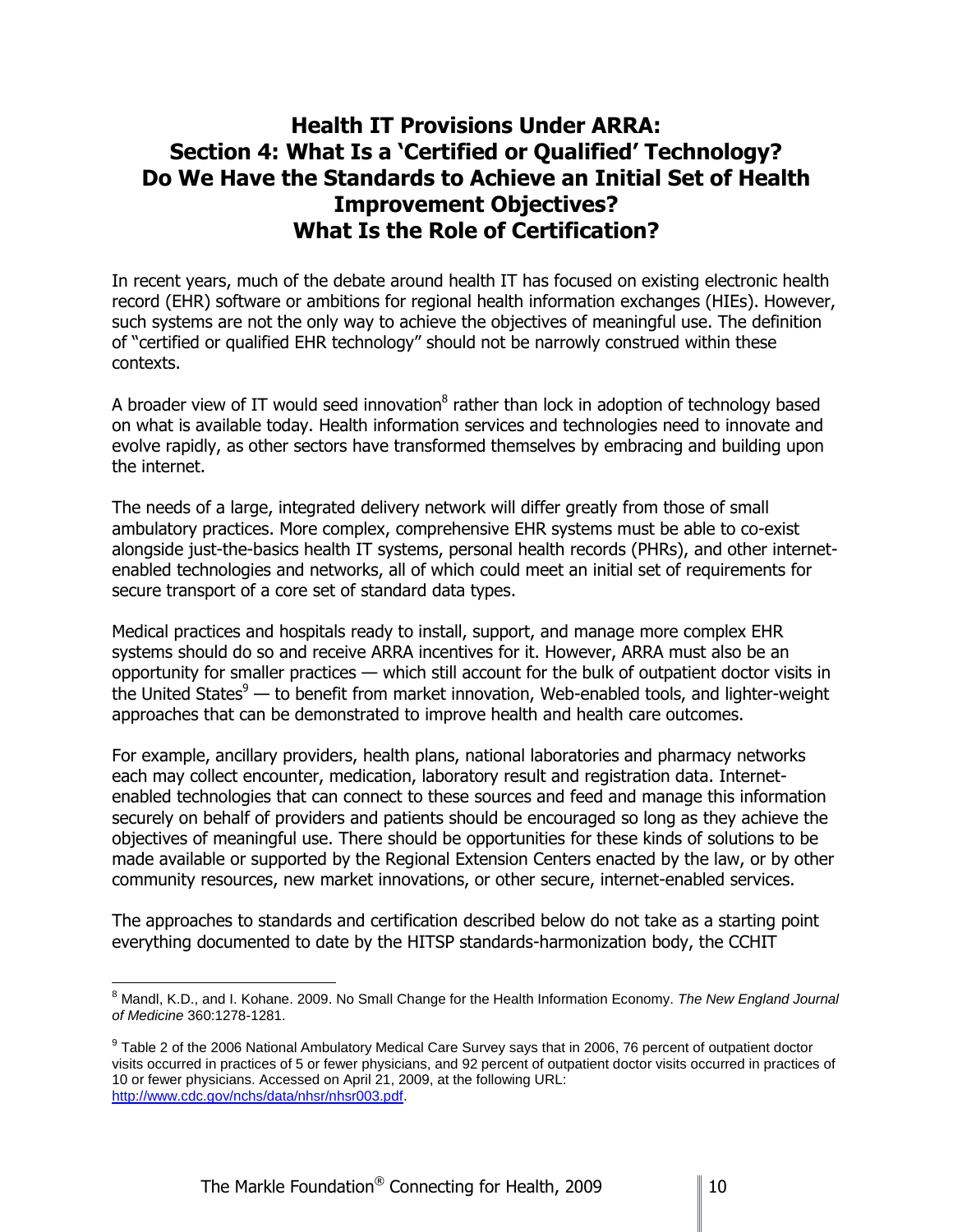certification body, or the AHIC/NeHC.<sup>10</sup> The enactment of ARRA creates new requirements and urgency that could not have been foreseen by these bodies. However, it is likely that particular aspects of work by these bodies can be leveraged or adapted to support the goals of "meaningful use" and "qualified or certified EHR technology."

Shortly before President Obama appointed him as national coordinator for health information technology, David Blumenthal, MD, MPP, wrote that some currently certified EHRs "are neither user-friendly nor designed to meet [ARRA's] ambitious goal of improving quality and efficiency in the health care system."<sup>11</sup>

To support meaningful use, HHS should endorse a simple specification for a minimal set of open technical standards for secure transport as well as a core set of data types. By creating an obvious and achievable starting place, HHS will enable many options for clinicians and consumers to retrieve and use information to accomplish the meaningful use objectives.

The standards that need to be defined to arrive at a simple but workable basis for meaningful use fall into three broad categories. The first is transport, a set of standards for the secure communication of the data itself. The second is packaging, a set of message headers for packaging health information messages that pass from sender to receiver. The third is the content itself, the standards defining the description of the health information itself.

- 1. **The transport or communication layer: Focus on basic standards and protocols for secure communication**. HHS should endorse a simple specification for a set of open standards necessary for secure transport of data, and for defining interfaces between applications exchanging this data over the internet.<sup>12</sup> In addition, HHS and other entities will have to define standard naming conventions and technical specifications for the use of these services by all participants in the system, in order to simplify the exchange of messages.
- 2. **The packaging layer (sometimes called the message envelope): Encourage standards for packaging of health information messages.** In addition to data standards needed to transport data over the network, there is also a need for standard descriptive data for the information contained in such messages, explaining what kind of data is contained in the message, and describing the time and source of its transmission. (See "package" section of table in Appendix A.) There is high potential

 $\overline{a}$ <sup>10</sup> HITSP stands for the Healthcare Information Technology Standards Panel. CCHIT stands for the Certification Commission for Healthcare Information Technology. AHIC stands for the American Health Information Community, which has been succeeded by the National eHealth Collaborative (NeHC).

<sup>11</sup> Blumenthal, D. 2009. Stimulating the Adoption of Health Information Technology. *The New England Journal of Medicine* 0: NEJMp0901592.<http://content.nejm.org/cgi/content/full/NEJMp0901592> (accessed April 3 2009).

 $12$  A minimal set of standards that can transport any data format, present or future, between any two applications, from the simplest Web-based server to the most complex hospital IT system, is necessary to keep data flowing even as new standards appear, and new applications are created. These standards should be clear and discrete: the standards for secure transport of material between authorized health care entities should be insensitive to the applications any given site chooses to implement. Any given application should be able to consume and produce data in a standardized format, without knowing what other applications will make use of that data, now or in the future. Similarly, the transport of health data must be separated from its eventual use — the network must be able to pass any data unmolested among authorized users, so that individual institutions can create and evolve new data formats without having to change the underlying network.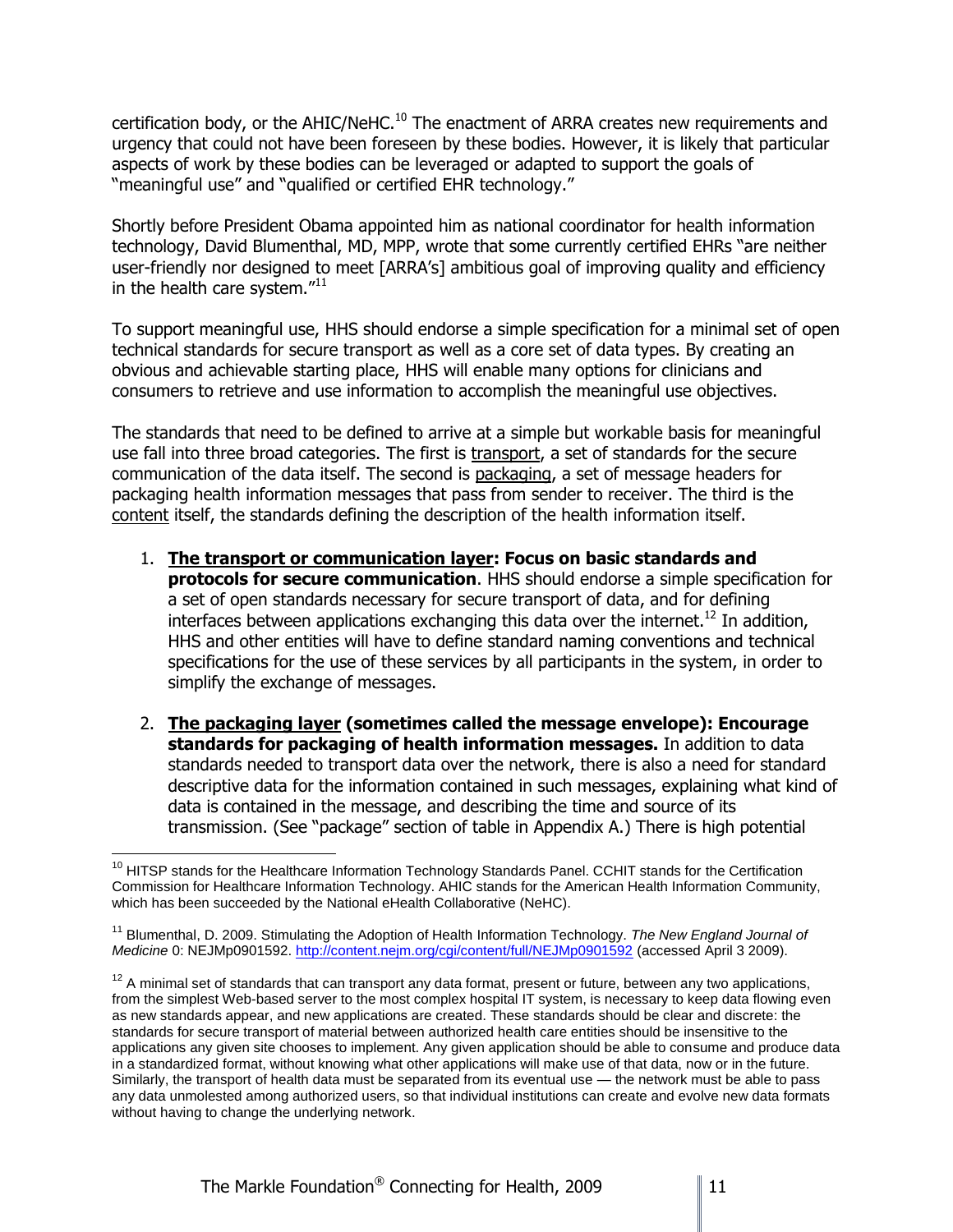value for HHS to explore standard packages, expressed as XML,13 for describing priority data types, such as care summaries, laboratory results, and medication lists.

3. **The content layer: Raise the bar for data standards (i.e., the health information content itself) over time**. It is important that the proposed work of 2009-2012 be achievable in this short timeframe. For that reason, the required content standards should be the simplest and most available at launch, focusing on priority information types. Over time, the bar should be gradually raised for increasing numbers of data types, expressed in increasing degrees of specificity, based on pockets of early adoption. Even as standards become more robust and detailed, there will always be lag times for implementation, and there will never be a time when health networking is "finished." There will be need for increased specification as well as innovation for the foreseeable future. Where no widely adopted open content standards exist, or where non-standard data is being transmitted, the messages should still be packaged with headers describing the nature of the contents, allowing for unstructured, semistructured, and fully structured data to travel in the same information streams. The more that ARRA incentives motivate information sharing and use, the more likely that these content-packaging standards will tighten over time with adoption and use.

**It is essential that HHS and the other bodies responsible for specifying those standards keep these transport standards separate from data standards, and separate from application functions.** The approach must make independent the standards for sharing any basic information securely over the internet (i.e., the transport layer) from the standards that define how to express the specific data being shared (i.e., the packaging and content layers). Similarly, standards for packaging and describing the data should not make assumptions about how the data are to be routed over the network, nor about the functions of receiving applications.

By way of analogy, the Postal Service delivers mail without reading the contents, and without the sender or the Postal Service knowing what kind of mailbox the receiver has. The well-understood standards for sharing information securely over the internet are Hypertext Transfer Protocol Secure (HTTPS) for transport, using Secure Socket Layer (SSL) or Transport Security (TLS) to ensure that the data are encrypted in transit, and the formats for the medical data to be transported should start with a small core of working and application-insensitive standards, and expand over time, as described below. Of the entire stack of standards, the transport standards must be the most completely defined, aggressively enforced, and durable. This is because participants in a network who are not

<sup>&</sup>lt;sup>13</sup> In order to electronically organize patient data and communicate it across a network, "XML packages" have been developed and deployed. At its most basic level, an XML (extensible markup language) package is simply a file that contains a set of structured data categories (e.g. patient demographics, medications, test results, allergies, conditions, etc.) in a hierarchical format. This hierarchy allows for the expression of "parent-child relationships" within data in a given category. For example, a "medications" section of an XML package may contain the entry, "Amoxicillin 500 MG," with related "child" data such as date/time stamp, information about the clinician who prescribed the medication, etc.

Using an XML package does not necessarily mean that the data within the package will be coded in a machinereadable way. For example, "317616" is code for "Amoxicillin 500 MG" in medication vocabulary called RxNorm. Such computer codes make data "computable," which enables more advanced decision support such as druginteractions checking. Standard XML packages may carry such computer codes, but in practice they often carry data in text format only.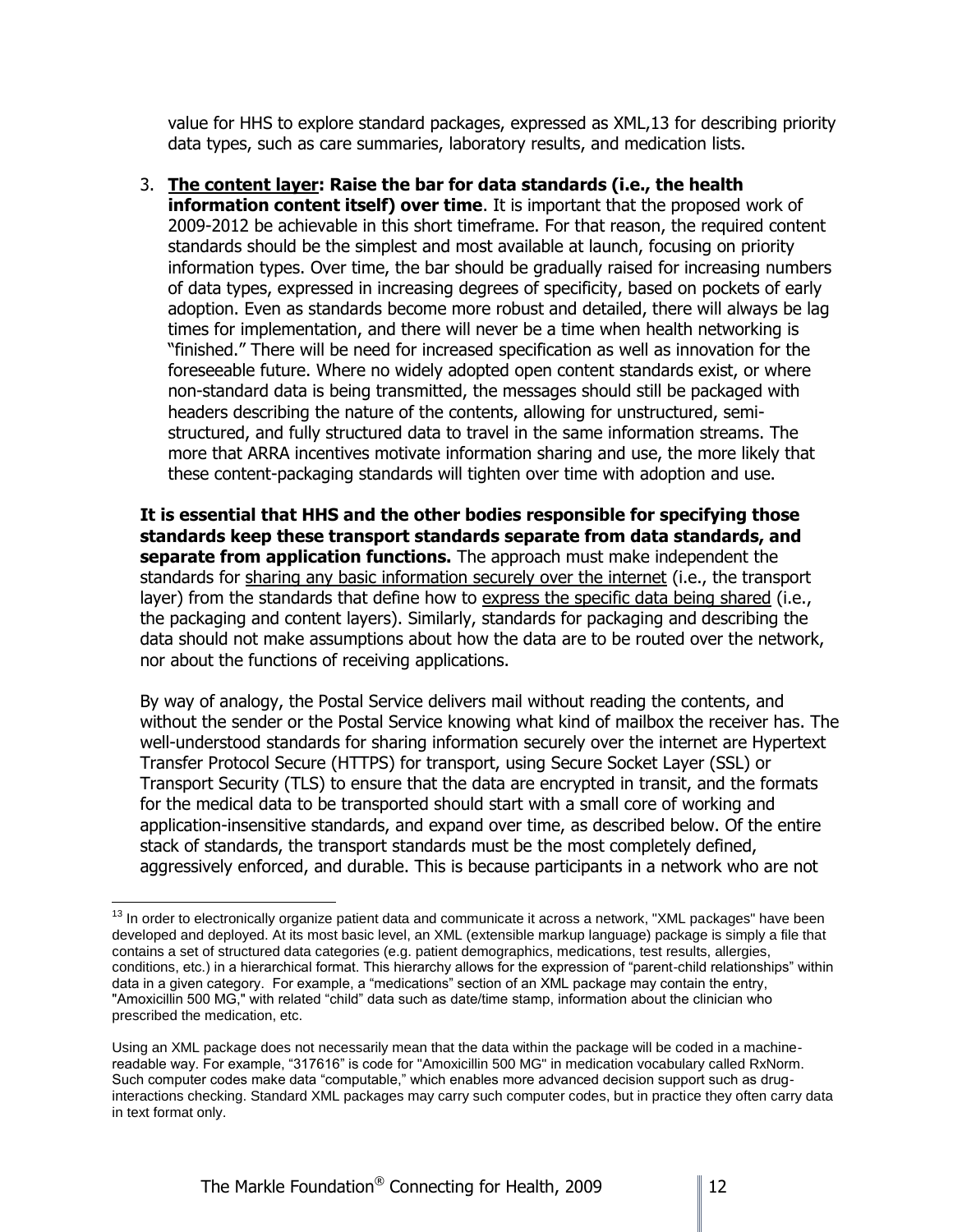using the same basic communication (i.e., transport) standards will not be able to exchange any information, no matter how similar their use of other data standards may be.

## **Effective Standards Are in Use and Can Be Specified to Achieve the Meaningful Use Criteria**

- 1. **There is already a stack of standards in use for expressing the content of laboratory results and medication data**, including medication history lookup in the context of e-prescriptions. (See table in **Appendix A** for more information.) Given the heterogeneity of the health sector, the government's approach should be to specify the use of minimal but necessary standards. The computability of these standards, which is to say their expression in terms that both humans and computers can understand, will also open the door to innovation on novel uses of this data, from decision support to visualization to rapid composite analysis for research, quality, and public health.
- 2. **Progress under ARRA should not be tied to "harmonization" of these content standards.** Nor should the definition of meaningful use or certified systems be tied to complex use cases.<sup>14</sup> Open content standards for medications and lab results are already in use.
- 3. **The specifications and protocols for these standards can and should be tested, and over time be made more specific based on real-world use.** ARRA establishes a role for the National Institute of Standards and Technology (NIST) to pilot test standards and help drive evolution of the implementation specifications and protocols toward greater and greater specificity over time as user adoption grows.

## **The Need for Certification Should Be Geared Toward the Objectives of Meaningful Use, and Not From Assumed or Existing Software Features**

To protect taxpayers and clinicians against fraud or faulty products, there must be mechanisms to certify systems for capabilities to achieve meaningful use. The law is clear that incentives should not reward or pay for trivial displays of technology. There also must be mechanisms (including, but not limited to, certification) to ensure that systems and organizations comply with laws and regulations on information privacy and security. However, certification by itself is not sufficient to ensure compliance with privacy policies. Examples of other policy enforcement mechanisms may include strengthened enforcement of existing laws or new statutes (state or federal), procurement requirements and legal contracts, self-attestation with third-party validation, consumer or customer-ratings, enforcement of consumer-protection laws, etc.

<sup>&</sup>lt;sup>14</sup> Use cases run the risk of focusing on narrow circumstances, pre-supposing what problems are to be solved, and presuming a group of users more homogenous than those represented in the real (and messy) world that is our health care system. The problems common to a large swath of health care practitioners are better solved by removing barriers and creating incentives for secure sharing and meaningful use of information that can improve health care, starting with those standard data types already in wide use today.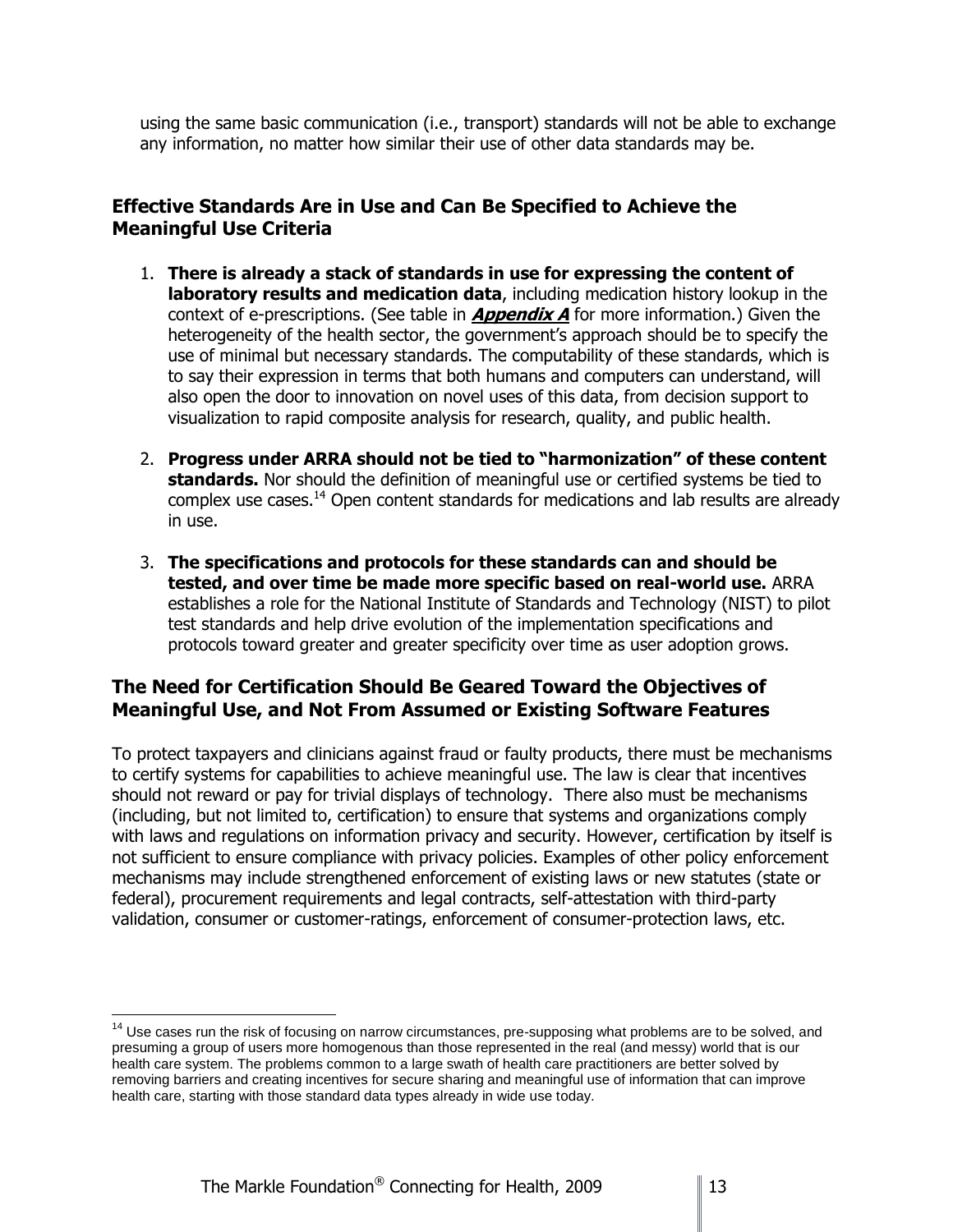Despite these needs, it is important to recognize that the government's approach to defining the terms "qualified" or "certified" can either help or hurt our ability to achieve the objectives of ARRA.

As with standards, we recommend a minimally necessary approach to certification of interoperability. This paper emphasizes that ARRA incentives should neither require nor reward the mere purchase of specific applications based solely on their features or functions. Rather, the incentives should reward the capability for the system to enable a user to achieve and demonstrate meaningful use and to securely share priority information, with expectations of data completeness and quality rising over time. The solution for certification should also follow this logic.

We therefore recommend that HHS' initial approach to interoperability certification take the following steps:

1. **Certification for interoperability:** One key thrust of certification under ARRA should be to determine whether a system can **share information to achieve meaningful use objectives**, i.e., whether it can receive and send the priority classes of information, in standardized formats and using standard protocols for secure transport.

#### 2. **Developing criteria for meaningful use, privacy, and security:**

- a. The requirements for "qualified or certified" technology should have the capabilities to allow a provider to achieve meaningful use, however defined by HHS. That is to say, "certified or qualified" technology should embed capabilities to achieve, measure, and report the meaningful use metrics without requiring undue extra work for the practice to show it merits health IT incentives under ARRA.
- b. For a technology to be qualified or certified, it also should meet the technical aspects of privacy and security requirements under HIPAA and ARRA (e.g., audit trails, data security, authentication of patients and providers).
- c. Processes for development of certification criteria must be open to public comment, and no single stakeholder group should be able to dominate the proceedings.
- 3. **Testing criteria and network interfaces:** In order for a system to be certified, it would have to pass a testing regimen for the transport and security protocols, as well as the minimum protocols (patient identity management, location of patient records, authentication of system users, etc.) for interfacing to laboratory and medication data. These protocols are definable today, require no new standards or harmonization, and could be validated using Web-enabled testing environments.
- 4. **Pluralistic approach to applications**: This certification testing step should be open to a broad range of applications (e.g., EHRs, PHRs, HIEs, e-prescribing, Web-browserbased applications, etc.) that are capable of achieving the goals of meaningful use.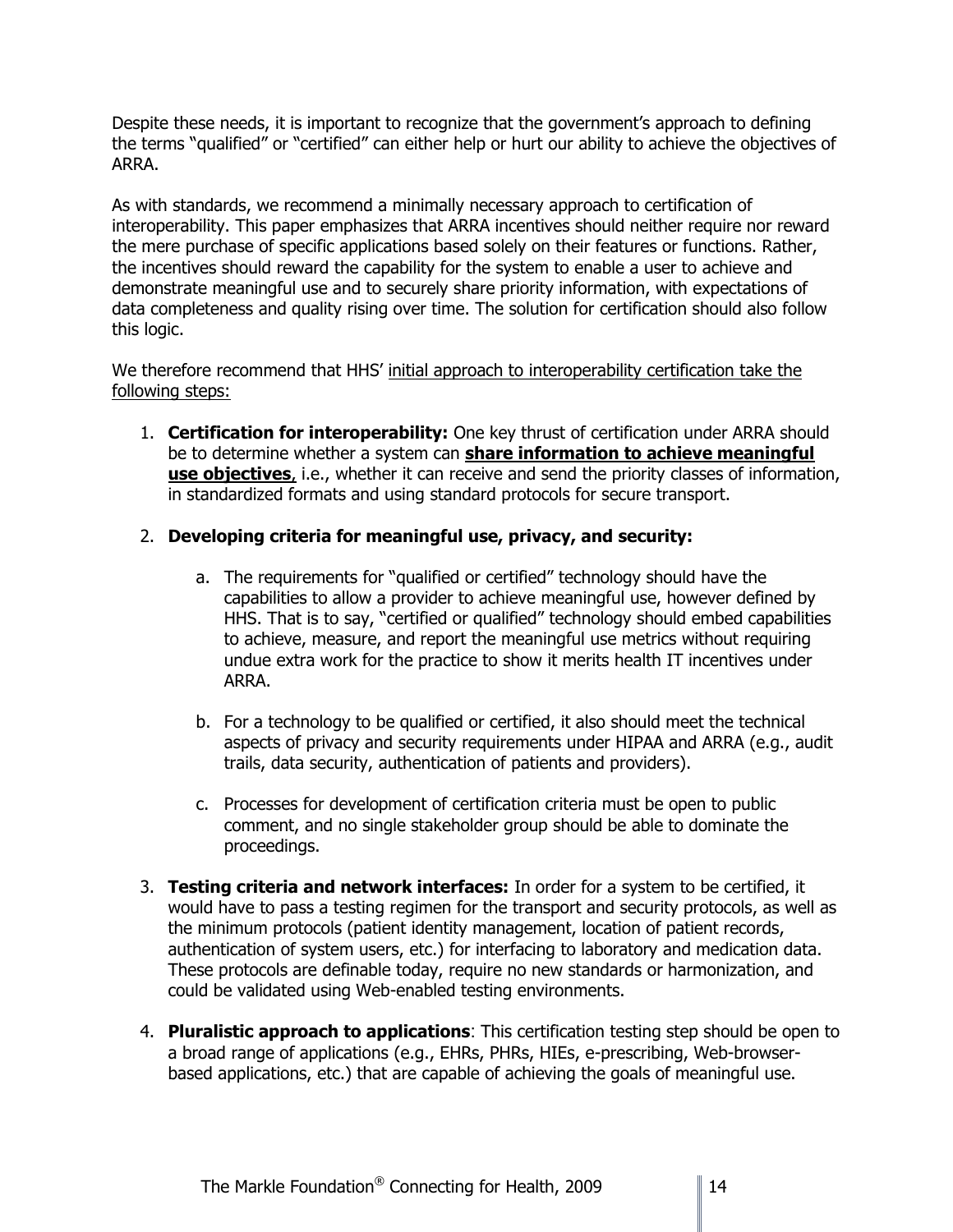5. **Pluralistic approach to certification testing:** The method must be market-ready, low-cost, and nimble so that certification itself does not become a vehicle, intentionally or unintentionally, for unduly slowing innovation. As with the issuing of domain names or SSL Certificates for the Web, a single set of clear criteria for certification, could be clearly defined and then administered by multiple entities.

The government should publish minimum certification and testing criteria, and then identify any entities qualified to test and certify products meet the criteria. NIST or another appropriate agency could set the core criteria for certification of meaningful use functionality, and allow multiple entities, both public and private, to do the actual certification testing. So long as these testing services all work on the same definition, these entities can then compete on their ability to provide value-added services above the minimum requirements. Once the certification protocols are defined, the door should be left open to a plurality of private certification organizations, including ones like CCHIT, to compete for public and private sector business, as there are now for other IT products and services.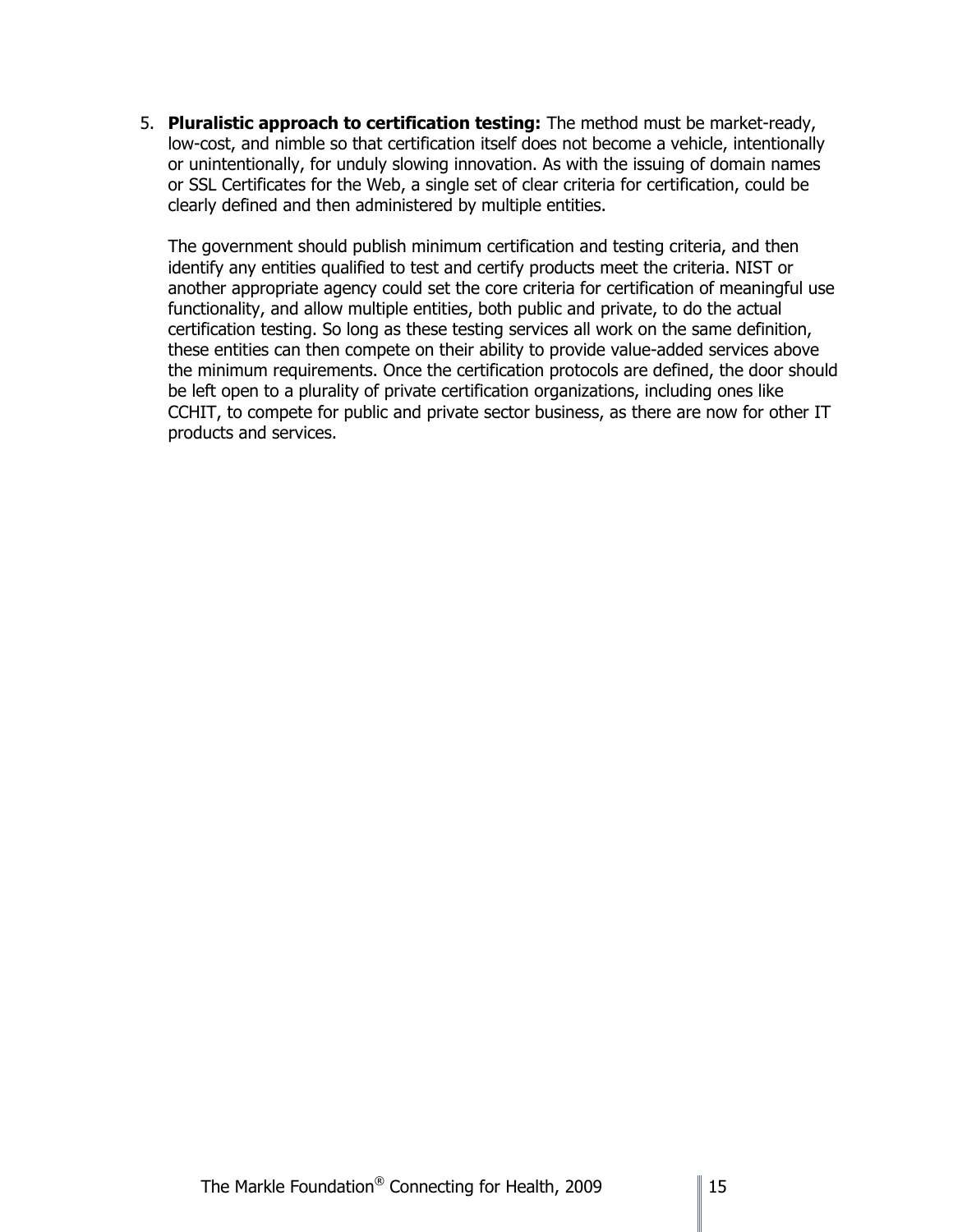#### **Appendix A:**

| <b>Purpose</b>                                                          | Available 'Good Enough' Standard(s)*                                                      |
|-------------------------------------------------------------------------|-------------------------------------------------------------------------------------------|
| <b>Transport</b>                                                        |                                                                                           |
| Enable server to server security                                        | SSL, TLS                                                                                  |
| Enable secure file transport                                            | HTTPS**                                                                                   |
| <b>Codify Content</b>                                                   |                                                                                           |
| Codify diagnostic tests                                                 | LOINC, CPT4, Snomed CT                                                                    |
| Codify medications <sup>1</sup>                                         | RxNorm (or RxTerm), NDC                                                                   |
| <b>Package</b>                                                          |                                                                                           |
| Create a clinical summary data<br>package (XML)                         | CDA CCD, CCR standard                                                                     |
| Create an e-prescribing data<br>package (XML)                           | <b>NCPDP SCRIPT</b>                                                                       |
| Create a lab data package                                               | HL7 v2 (XML serialized version preferred when feasible, but delimited<br>data acceptable) |
| Create an administrative data<br>package                                | X <sub>12</sub>                                                                           |
| <b>Images</b>                                                           |                                                                                           |
| Facilitate image interoperability<br>between medical imaging<br>systems | DICOM <sup>2</sup>                                                                        |

\*In several cases, the HIT Standards Committee will need to recommend specific versions of standards. Mappings between vocabularies (e.g. CPT4  $\leftrightarrow$  Snomed CT), although never perfect, can be accomplished via efforts such as the Unified Medical Language System (UMLS), or via proprietary solutions. It is assumed that these standards will continue to evolve and adapt. Most of the standards listed here have implementation guides (e.g., NCPDP SCRIPT).

\*\* Specification of transport and security standards will need to be accompanied by definitions of network interfaces, specified as uniform resource locators (URLs) and the way of methods or processes that can be invoked at these network interfaces. This degree of specification will be required if any two participants in the system are to be able to work together without requiring advance coordination for each potential pair of communicating entities (which would create impossible complexity as the network grows large).

#### Notes:

<sup>1</sup>Medication notes:

- NDC includes prescription medications only; RxNorm includes OTC medications.
- RxNorm allows for varying hierarchical representations of medication data (from name to name, strength and form).
- Pharmacists have greater use for the non-clinical information within an NDC code than other clinicians: e.g. packaging type/size, manufacturer, etc.
- The medication SIG (i.e., doctor's instructions for taking the medication and other data) is not covered here, but needs to be part of a retail medication feed in order for doctors, pharmacists and patients to maximally benefit from medication information. The NCPDP Structured and Codified SIG Standard is being piloted.

<sup>2</sup>Because DICOM (Digital Imaging and Communications in Medicine) is both a communication and content standard, 'images' have been categorized separately.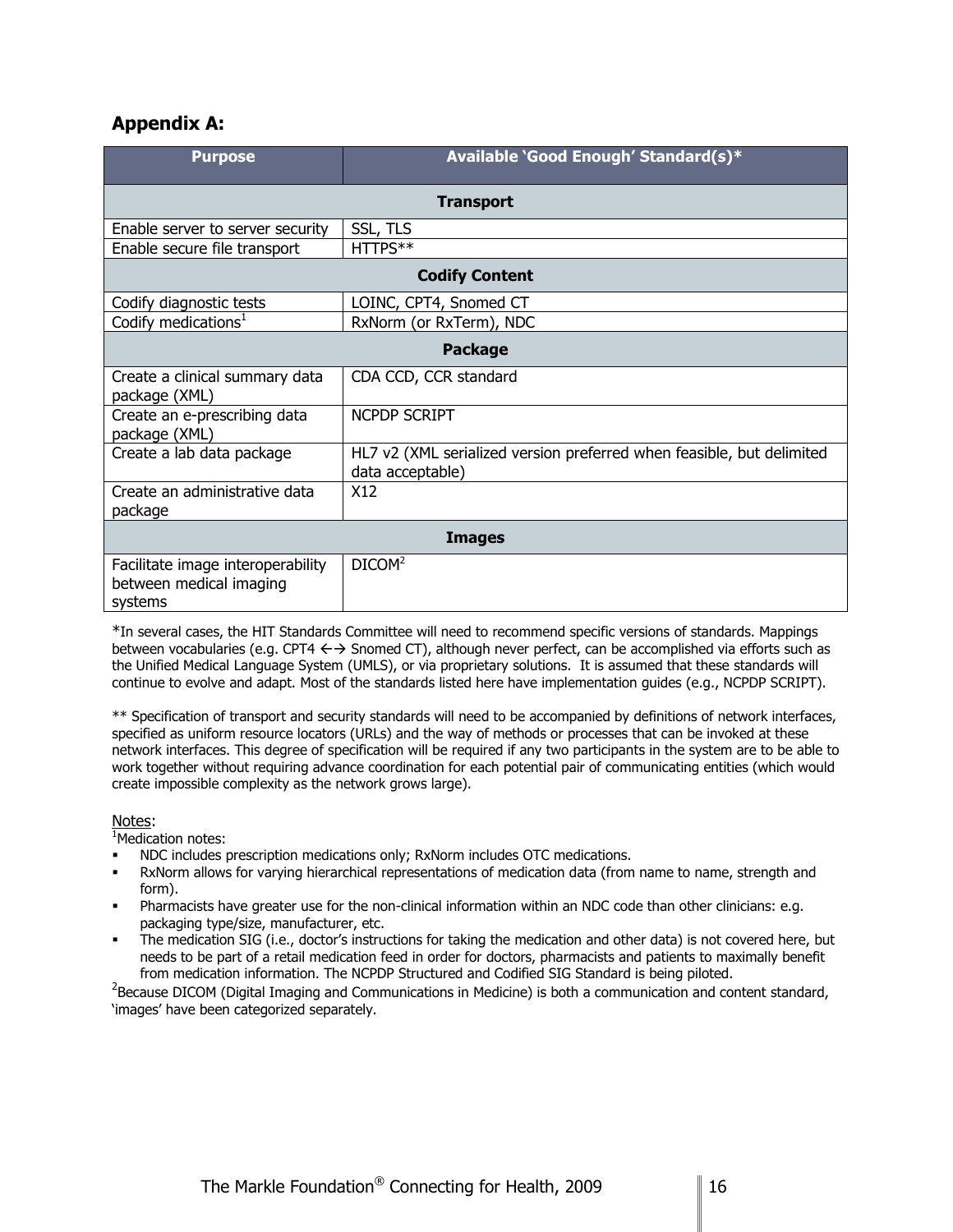## **Markle Connecting for Health Collaborative**

This paper represents a collective view that was deeply informed by the many and diverse collaborators of Markle Connecting for Health.

The following individuals support the collaborative statement reflected in this document.

Steve Adams ReachMyDoctor

Kirsten Beronio Mental Health America

Carmella Bocchino, RN, MBA America's Health Insurance Plans

Adam Bosworth Keas, Inc.

William Braithwaite, MD, PhD Anakam Inc.

Mark Chassin, MD, MPP, MPH The Joint Commission

Maureen Corry, MPH Childbirth Connection

Robert Cothren, PhD Cognosante, Inc.

Rex Cowdry, MD\* Maryland Health Care Commission

Brian DeVore Intel Corporation

Colin Evans Dossia

Karen Evans KE&T Partners, LLC

Lisa Fenichel Health Care for All

Steven Findlay Consumers Union

Mark Frisse, MD, MBA, MSc Vanderbilt Center for Better **Health** 

Daniel Garrett PricewaterhouseCoopers LLP

Douglas Gentile, MD, MBA **Allscripts** 

Adrian Gropper, MD **MedCommons** 

Margalit Gur-Arie GenesysMD

John Halamka, MD CareGroup Health System

Douglas Henley, MD, FAAFP American Academy of Family **Physicians** 

Joseph Heyman, MD American Medical Association

James Heywood PatientsLikeMe

Gerry Hinkley, JD Davis Wright Tremaine LLP

William Jessee, MD Medical Group Management Association

Mimi Johnson National Consumers League

Jeff Jonas IBM Distinguished Engineer

Michael Kappel McKesson Provider **Technologies** 

Brian Keaton, MD, FACEP American College of Emergency **Physicians** 

David Kibbe, MD, MBA American Academy of Family **Physicians** 

Brian Klepper, PhD Healthcare Performance, Inc.

Allan Korn, MD Blue Cross and Blue Shield **Association** 

Vince Kuraitis Better Health Technologies, LLC

David Lansky, PhD Pacific Business Group on **Health** 

Jack Lewin, MD American College of Cardiology

Janet M. Marchibroda IBM Corporation

Philip Marshall, MD, MPH WebMD Health

Deven McGraw, JD, MPH Center for Democracy and **Technology** 

Blackford Middleton, MD, MPH, MSc Partners HealthCare System

John Moore Chilmark Research

Tom Morrisson NaviNet, Inc.

\* Federal and state employees collaborate but make no endorsement.

The Markle Foundation® Connecting for Health, 2009  $\parallel$  17